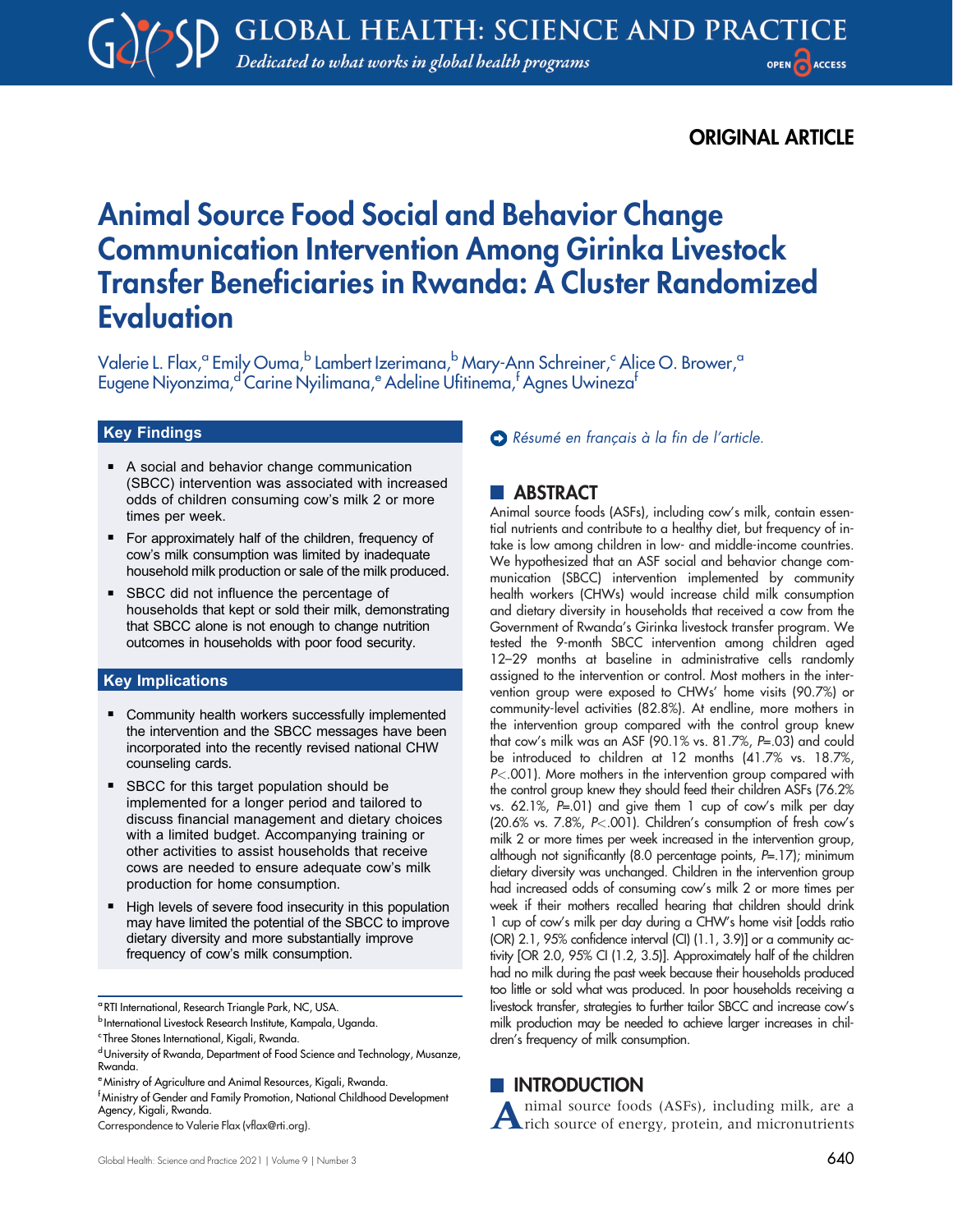and can contribute to a healthy and diverse diet in young children.<sup>[1](#page-11-0)</sup> Yet consumption of ASFs by young children in low- and middle-income countries (LMICs) is limited. Based on recent nationally representative data from countries in East and Southern Africa, only 49% of children aged 6–23 months consumed at least 1 ASF on the day before the survey and 19% consumed dairy, which are the lowest prevalence estimates across LMIC regions.<sup>2</sup>

Consumption of ASFs by young children in LMICs is influenced by several different factors, including affordability, accessibility, child's age, perceived nutritional value, taste preferences, and sociocultural factors (e.g., food prohibitions, preferential food allocation, child feeding styles). $3-5$  $3-5$ Livestock ownership is also related to ASF consumption by children, in part, because it increases ASF accessibility and income. $6-9$  $6-9$  In sub-Saharan Africa, children in livestock-owning or pastoral households are more likely to consume ASFs than those in non-livestock-owning households,  $5,10-12$  $5,10-12$  $5,10-12$  $5,10-12$ and children in families that received a livestock transfer or participated in a livestock production program also consume more ASFs than those that have not participated in such programs.<sup>[13](#page-11-8)-[16](#page-11-9)</sup> However, in nonpastoral, livestock-owning households in sub-Saharan Africa, consumption of ASFs is suboptimal because livestock are kept for selling or are considered monetary assets or because consumption of staple foods uses fewer resources, so it is prioritized over ASF consumption.<sup>[17](#page-11-10)-[21](#page-12-1)</sup>

One of the pathways through which agriculture programs, such as livestock transfers, can have an impact on the consumption of nutritious foods, such as ASFs, and child nutritional status is the "own production to consumption" pathway.<sup>[22](#page-12-2),[23](#page-12-3)</sup> This pathway is based on the theory that household food production leads to consumption of ASFs, leading to better nutrient intake and positive nutritional outcomes, including for children. Food production, expenditures, and consumption can be influenced and increased by social and behavior change communication (SBCC), $2^{3-25}$  $2^{3-25}$  $2^{3-25}$  including group sessions, home visits, community meetings, and mass media. Child consumption of ASFs and subsequently their nutritional status are increased in households where SBCC is in-corporated into livestock production interventions.<sup>[23](#page-12-3)[,26](#page-12-5)</sup>

The Government of Rwanda's One Cow per Poor Family Girinka program is a presidential initiative started in 2006 to provide an exotic or cross-bred dairy cow to households with low socioeconomic status that do not already own cattle. $27$  Economic eligibility for the program is based on the government's Ubudehe or socioeconomic classification categories, which are updated every 3 years. $^{28}$  The goals of the

Girinka program are to increase social cohesion and integration and to improve income, food security, and nutrition in poor households. Previous evaluations showed the economic benefits of the Girinka program,[29](#page-12-8)[,30](#page-12-9) but the nutrition benefits are less clear, despite the program being implemented in a context with high stunting prevalence (38%) and low milk consumption  $(21\%)$  among young children.<sup>31</sup> The Girinka program does not include a nutrition education or SBCC component promoting the consumption of home-produced milk.

To address this gap, we conducted a clusterrandomized trial to test an SBCC intervention to increase cow's milk consumption among Girinka households with a young child. The study aimed to evaluate whether training community health workers (CHWs) to conduct community and household SBCC activities promoting cow's milk consumption would increase milk consumption and dietary diversity among young children in households that had received a cow through the Girinka program.

### **METHODS**

#### Study Overview

This cluster-randomized controlled trial was **This study tested** designed to test the impact of an SBCC intervention to promote the consumption of ASFs, especially cow's milk, on maternal ASF knowledge and **promoting** awareness and on child milk consumption and dietary diversity in households that had received a cow from the Girinka program. The trial was registered at ClinicalTrials.gov (NCT03455647).

The study was conducted in Nyabihu and Ruhango Districts, Rwanda. The districts were selected in consultation with the Ministry of Local Government to include districts with a high preva-lence of childhood stunting and poverty.<sup>31[,32](#page-12-11)</sup> Districts in Rwanda are subdivided administratively into sectors, which are further divided into cells. Cells typically contain 5–7 villages, but they can range from 4 to 12 villages.

### Sample Selection and Sample Size

We randomly assigned administrative cells in the 2 districts to intervention or control. Nyabihu had nutrition programs in different parts of the district, whereas Ruhango had nutrition programs operating throughout the district. Therefore, randomization in Nyabihu was stratified by ongoing nutrition programs. The existing nutrition programs in the counties did not specifically promote ASF or cow's milk consumption by young children. In both districts, the randomized cells were balanced on total population size.

the impact of an SBCC intervention consumption of ASFs on maternal ASF knowledge and on child milk consumption and dietary diversity.

Child consumption of ASFs and subsequently their nutritional status are increased in households where SBCC is incorporated into livestock production interventions.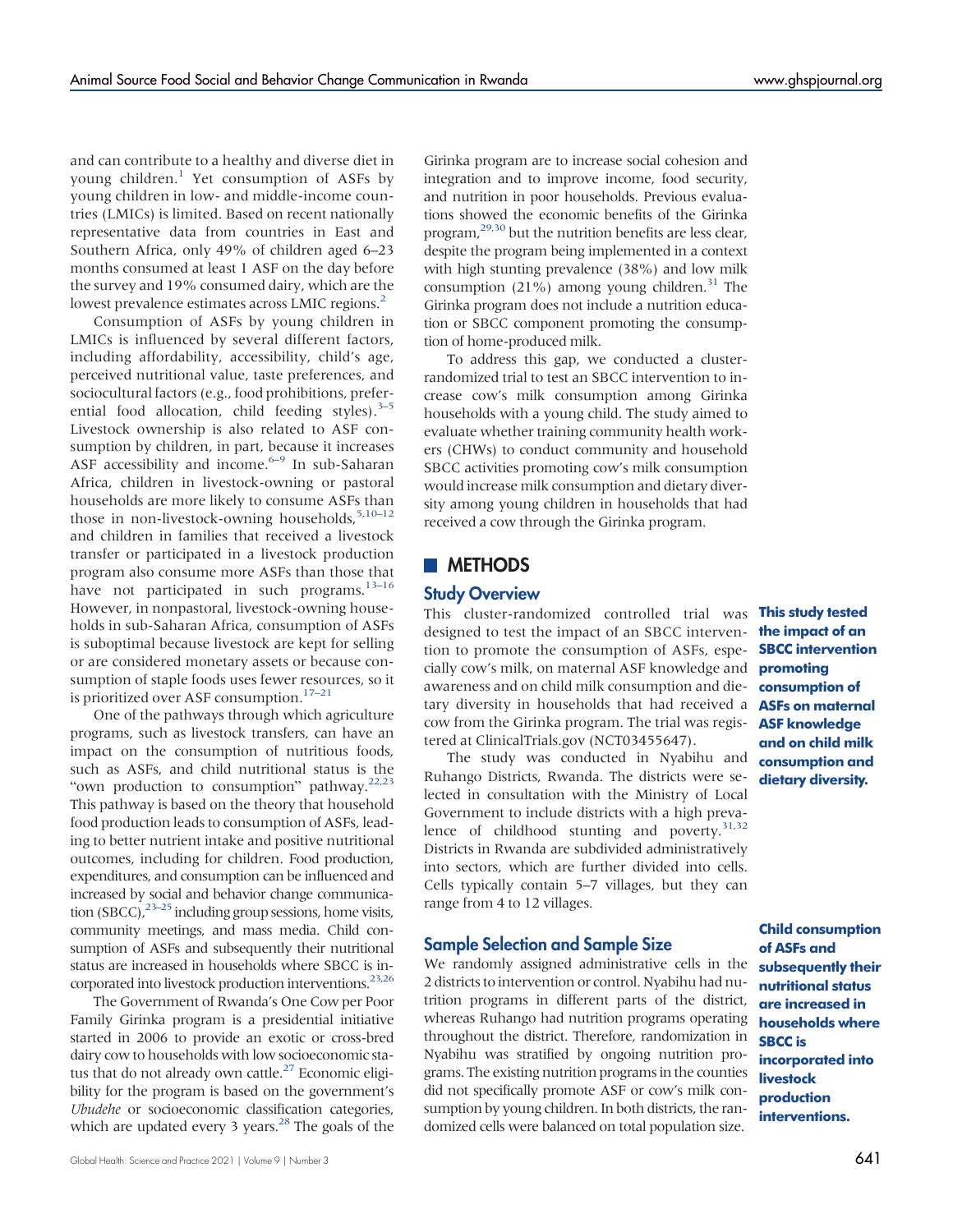We obtained lists of households that had received a cow through the Girinka program from district and sector animal resources officers. Households were eligible for enrollment at baseline if they received a Girinka cowin 2017 or earlier or a Girinka calfin 2016 or earlier, the animal was still alive, the mother was 18–49 years of age and had a child who was 12–29 months of age, and the biological mother lived with the child.

Our target was 4 households per cell. However, because we had challenges finding enough eligible households and many cells had fewer than 4 eligible households, we included up to 9 households per cell. If a cell contained more than 9 eligible households, the data collection team randomly selected from among those that were eligible.

We calculated sample sizes for 2 child outcomes—minimum dietary diversity (consumption of ≥4 food groups in the past 24 hours) and milk consumption in the past 24 hours—based on a comparison of the changes in these parameters between baseline and endline. Minimum dietary diversity required a larger sample size ([Supplement](http://ghspjournal.org/lookup/suppl/doi:10.9745/GHSP-D-22-00082/-/DCSupplemental) Table 1), so it was used as the sample size for the study. To detect a 15-percentage point difference between groups in the prevalence of minimum dietary diversity<sup>33</sup> (i.e., at endline: control 29% and intervention 44%) with 80% power and alpha=0.05, required 208 households per group, assuming an average cluster size of 4 households per cell, an intracluster correlation of 0.10, and a design effect of 1.3. We added 10% to the sample to account for attrition, resulting in 229 households per group and a total baseline sample size of 458.

#### **Intervention**

The SBCC intervention was known as Gabura Amata Mubyeyi in Kinyarwanda, which translates to "Parents, Give Milk" in English.

The SBCC intervention was known as Gabura Amata Mubyeyi in Kinyarwanda, which translates to "Parents, Give Milk" in English. The intervention was developed based on formative research and guided by the theory of change shown in [Figure 1.](#page-4-0) The theory of change posits that appropriate and effective SBCC on ASF consumption from CHWs reaches mothers and increases their knowledge. Mothers are concerned about child nutrition and are willing and able to adopt the recommended practices. They increase the child's consumption of home-produced milk from their Girinka cow, which in turn increases child dietary diversity and may contribute over the long term to increases in child growth directly or through improved dietary diversity. In this analysis, we measured the effects of the intervention on the intermediate outcomes in the own-production pathway indicated in bold boxes in [Figure 1.](#page-4-0) The theory of change also shows an

alternate pathway to increased dietary diversity and growth through the purchase of ASFs.

The intervention and SBCC materials were designed in collaboration with the National Child Development Agency, which coordinates nutrition activities in Rwanda. The SBCC materials consisted of counseling cards, a poster, and a brochure translated into Kinyarwanda. The counseling cards were designed using the same style as the Rwanda maternal, infant, and young child nutrition counseling cards. The messages from the SBCC materials related to this analysis are shown in the [Box.](#page-4-1) Rwanda does not have food-based dietary guidelines, so the recommendation in this study to give children 1 cup of milk per day was based on the Rwanda Agriculture Board's One Cup of Milk per Child program.<sup>[34](#page-12-13)</sup> This quantity of milk is low compared with the U.S. Department of Agriculture dairy recommendations for children 12–23 months  $(1 \t2/3 \t\text{to} 2 \t\text{cups})$  and 2–3 years (2 to 2 1/2 cups).<sup>[35](#page-12-14)</sup> The recommendation to introduce cow's milk to the child's diet at 12 months is based on evidence that cow's milk can result in occult blood loss from infants' gastrointestinal tracts<sup>36</sup> and the inability of infants' kidneys to handle the high levels of protein, sodium, and po-tassium in cow's milk.<sup>[37](#page-12-16)</sup>

Community and environmental health officers, who supervise CHWs, were trained to train CHWs to use the SBCC materials and conduct household and community SBCC sessions. The household visits were specifically targeted at households included in the intervention arm of the study. The community sessions were offered to all community members in the intervention cells. The intervention was implemented from February to October 2019 and was designed as an addition to CHWs' usual activities. CHWs were asked to visit households in the SBCC intervention group monthly and conduct community SBCC sessions monthly. At the time of this study, SBCC materials specifically promoting ASF consumption were not available to CHWs through the government or its implementing partners. In the 2 study districts, only CHWs in the intervention group had copies of the Gabura Amata Mubyeyi SBCC materials. CHWs work within their own administrative cells, so the possibility of the intervention being inadvertently implemented outside the target cells was very low.

### Data Collection

Experienced enumerators were trained to conduct the baseline and endline surveys. The training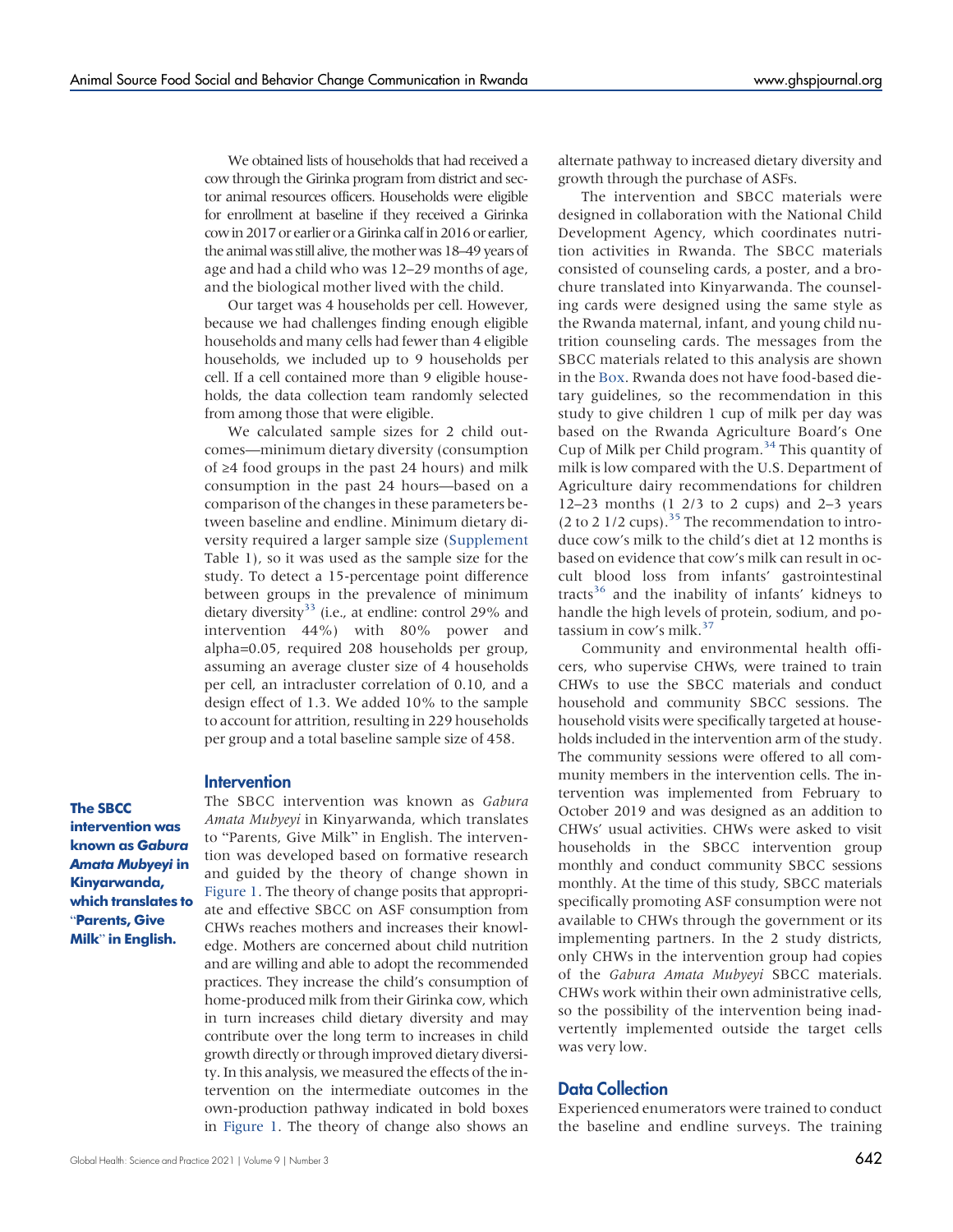|                                             | Intervention (N=234), Mean ±SE or % | Control (N=228), Mean $\pm$ SE or %                                                                                                                                                                                   | P Value |
|---------------------------------------------|-------------------------------------|-----------------------------------------------------------------------------------------------------------------------------------------------------------------------------------------------------------------------|---------|
| No. of household members                    | $5.9 \pm 0.1$                       | $5.8 + 0.1$                                                                                                                                                                                                           | .96     |
| Age of mother, years                        | $33.7 \pm 0.4$                      | $32.8 \pm 0.5$                                                                                                                                                                                                        | .20     |
| Age of father, years                        | $40.1 \pm 1.1$                      | $37.6 \pm 1.0$                                                                                                                                                                                                        | .00     |
| No. of children                             | $3.5 \pm 0.1$                       | 3.4                                                                                                                                                                                                                   | .78     |
| Age of index child, months                  | $19.6 \pm 0.4$                      | $19.9 \pm 0.4$                                                                                                                                                                                                        | .97     |
| Sex of index child, % male                  | 46.6                                | 46.9                                                                                                                                                                                                                  | .71     |
| Marital status of mother                    |                                     |                                                                                                                                                                                                                       | .76     |
| Single                                      | 23.2                                | 29.4                                                                                                                                                                                                                  |         |
| Married                                     | 72.1                                | 66.7                                                                                                                                                                                                                  |         |
| Widowed                                     | 2.1                                 | 1.8                                                                                                                                                                                                                   |         |
| Separated/divorced                          | 2.6                                 | 2.2                                                                                                                                                                                                                   |         |
| Index mothers who are household heads, %    | 5.6                                 | 6.6                                                                                                                                                                                                                   |         |
| Mother's occupation                         |                                     |                                                                                                                                                                                                                       | .74     |
| Farmer                                      | 95.7                                | 92.5                                                                                                                                                                                                                  |         |
| Housewife                                   | 0.4                                 | 1.3                                                                                                                                                                                                                   |         |
| Jobless                                     | 1.7                                 | 2.2                                                                                                                                                                                                                   |         |
| Other                                       | 2.1                                 | 3.9                                                                                                                                                                                                                   |         |
| Mother's education                          |                                     |                                                                                                                                                                                                                       | .06     |
| Informal education, never attended school   | 12.0                                | 14.9                                                                                                                                                                                                                  |         |
| Lower primary (1-4)                         | 36.8                                | 36.4                                                                                                                                                                                                                  |         |
| Upper primary (5-8)                         | 39.3                                | 37.7                                                                                                                                                                                                                  |         |
| Any secondary or higher                     | 12.0                                | 11.0<br>90.6<br>87.5<br>0.0<br>1.6<br>7.4<br>11.0<br>13.6<br>14.1<br>33.3<br>28.1<br>43.9<br>45.3<br>9.1<br>12.5<br>$0.1 \pm 0.0$<br>$0.1 \pm 0.0$<br>$10.1 \pm 1.0$<br>$9.1 \pm 0.6$<br>$5.0 + 0.2$<br>$5.2 \pm 0.2$ |         |
| Father's occupation                         |                                     |                                                                                                                                                                                                                       | .42     |
| Farmer                                      |                                     |                                                                                                                                                                                                                       |         |
| Jobless                                     |                                     |                                                                                                                                                                                                                       |         |
| Other                                       |                                     |                                                                                                                                                                                                                       |         |
| Father's education                          |                                     |                                                                                                                                                                                                                       | .68     |
| Informal education, never attended school   |                                     |                                                                                                                                                                                                                       |         |
| Lower primary (1-4)                         |                                     |                                                                                                                                                                                                                       |         |
| Upper primary (5-8)                         |                                     |                                                                                                                                                                                                                       |         |
| Any secondary or higher                     |                                     |                                                                                                                                                                                                                       |         |
| Household assets: land, ha                  |                                     |                                                                                                                                                                                                                       | .41     |
| Household domestic asset index <sup>a</sup> |                                     |                                                                                                                                                                                                                       | .36     |
| CASHPOR housing index <sup>b</sup>          |                                     |                                                                                                                                                                                                                       | .03     |
| Household food insecurity access category   |                                     |                                                                                                                                                                                                                       | .98     |
| Food secure                                 | 13.7                                | 17.0                                                                                                                                                                                                                  |         |

# <span id="page-3-0"></span>TABLE 1. Participants' Individual and Household Characteristics at Baseline

**Continued**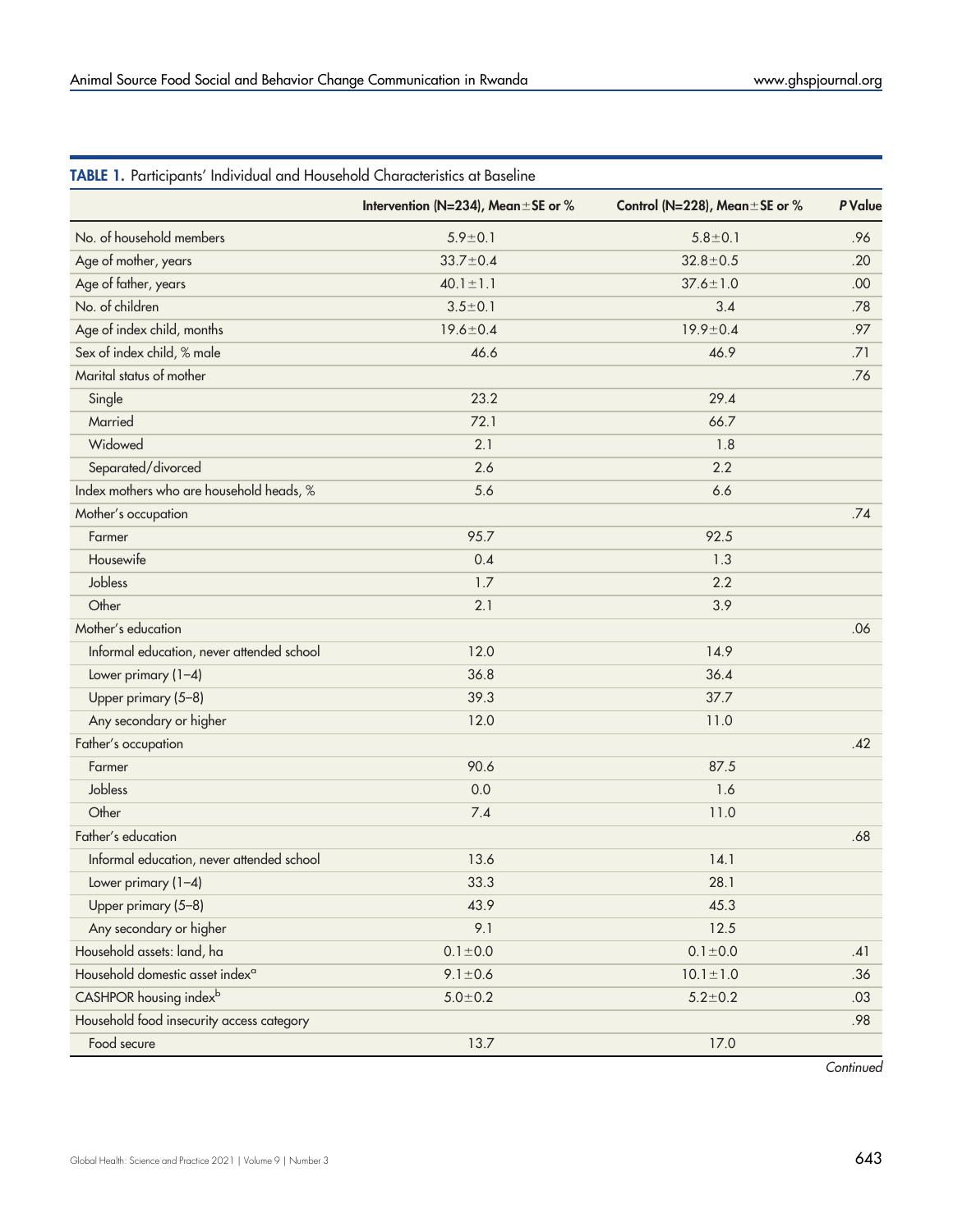### <span id="page-4-0"></span>TABLE 1. Continued

|                          | Intervention (N=234), Mean $\pm$ SE or % | Control (N=228), Mean $\pm$ SE or % | P Value |
|--------------------------|------------------------------------------|-------------------------------------|---------|
| Mild food insecurity     | 0.9                                      | 0.4                                 |         |
| Moderate food insecurity | 22.2                                     | 20.1                                |         |
| Severe food insecurity   | 63.2                                     | 62.5                                |         |

Abbreviation: SE, standard error.

<sup>a</sup> Household domestic asset index was calculated for all movable assets including livestock, so that each asset was assigned a weight then adjusted for age. Higher asset scores indicate higher socioeconomic status.

 $^{\rm b}$ The CASHPOR housing index captures quality of housing by using roof, wall, and floor materials as a proxy for measuring poverty. CASHPOR scores below 5 indicate very poor housing and scores from 5 to 9 indicate poor housing.

> FIGURE 1. Theory of Change for the Gabura Amata Mubyeyi Social and Behavior Change Communication Intervention to Promote Consumption of Cow's Milk Among Children, Rwanda



Abbreviations: ASF, animal source food; HAZ, height-for-age z-score; SBCC, social and behavior change communication.

### <span id="page-4-1"></span>**BOX 1.** Key Messages in the *Gabura Amata Mubyeyi* Social and Behavior Change Communication Materials Importance and benefits of animal source foods (ASFs) and milk consumption for children aged 1–3.5 years:

- Milk is rich in calcium needed for bone formation and has fat and protein needed for children to grow well.
- ASFs provide multiple micronutrients simultaneously. For example, food such as liver contains iron and vitamin A.

Appropriate quantities of ASFs and cow's milk to be consumed by children aged 1-3.5 years:

- Children aged 6–11 months should be fed at least 1 portion of ASFs, such as eggs, meat, fish, or chicken, to meet their daily nutrient needs, in addition to continued breastfeeding.
- Children 1 year and older should drink at least 1 cup (240 mL) per day or eat at least 1 portion of other ASFs.
- Mothers who are not breastfeeding their children should seek advice from community health workers or health providers on introducing ASFs and cow's milk to their young children.

Appropriate time to introduce cow's milk and ASFs to young children:

- Children aged 6 months should be given breast milk and introduced to ASFs such as meat, poultry, fish, and eggs, but not cow's milk.
- Children aged 12 months should be introduced to cow's milk into their daily diet.
- A child should continue to be breastfed even after cow's milk is introduced. Breast milk protects a child from illnesses and reduces the risk of malnutrition.
- Household cow's milk production should be used primarily to feed children and mothers at least 1 cup of milk each per day to improve maternal and child nutrition.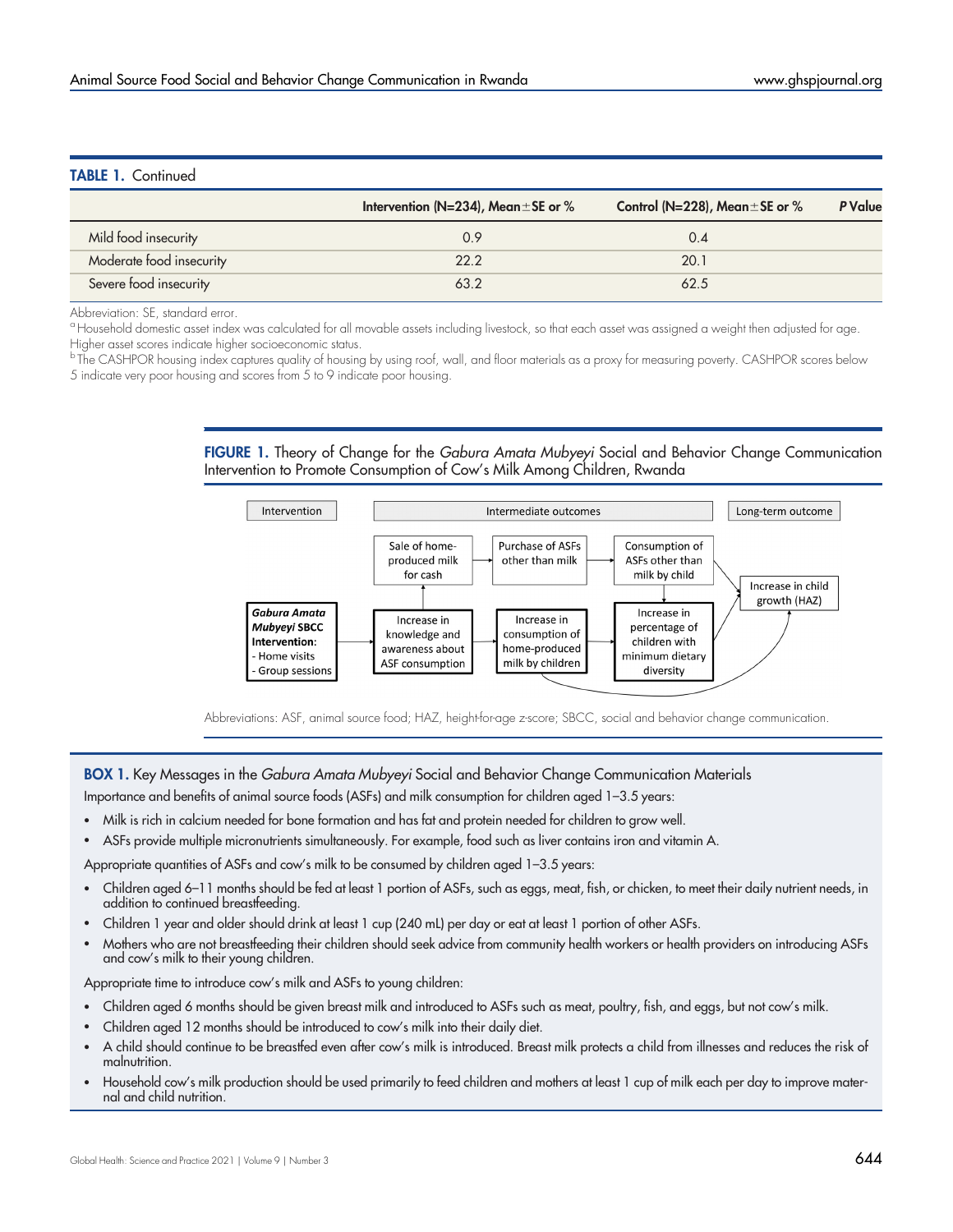

Three Stones International coordinator training community health workers. © 2019 Jean Claude Gasangwa/ Three Stones International

covered screening and enrollment, consent procedures, review of the questionnaire on paper and in Open Data Kit (ODK), and a pilot. Enumerators collected the data at the participants' households using tablets with the questionnaire programmed in ODK. Completed interviews were reviewed by the field supervisor and uploaded to a secure server. The baseline survey was conducted in batches in April–May, July–August, and October–November 2018 as the lists of Girinka participants were received. The bulk of the endline survey was conducted from January–March 2020; 6 participants had their interviews in July 2020 because of travel restrictions related to COVID-19.

The questionnaires were developed in English then translated into Kinyarwanda. They included questions on child diet and feeding practices from the World Health Organization (WHO) infant and young child feeding questionnaire,  $38$  including the types of fluids and foods the child consumed in the past 24 hours (24-hour recall). The questionnaire also collected information on the frequency of the child's consumption of cow's milk and other ASFs in the past 7 days (7-day recall), maternal knowledge and awareness related to milk, participation in nutrition activities conducted by CHWs, household food insecurity, livestock ownership, household milk production, and socioeconomic characteristics. Maternal ASF knowledge questions were asked without providing response options, whereas maternal awareness was gauged by asking women if they had ever heard about specific practices. Questions on general exposure to home visits and community activities conducted by CHWs were asked to participants in both study groups at baseline and endline. The endline questionnaire also included questions on intervention exposure for participants in the intervention group only. Intervention exposure questions were posed in a yes/no format, except for questions about the numbers of home visits or community activities attended.

### Data Analysis

Several variables in this study were calculated or derived from the data. Child dietary diversity was calculated using the WHO infant and young child feeding indicator guidelines.<sup>[38](#page-12-17)</sup> We did not use the updated dietary diversity indicator that includes breast milk because part of our study population was ≥24 months at baseline and most children were ≥24 months at endline and no longer breastfeeding. Household food insecurity access categories were calculated using guidelines from the FANTA project.<sup>39</sup> The household domestic asset index was calculated for all movable assets includ-ing livestock, using guidelines by Njuki et al.<sup>[40](#page-12-19)</sup> Each of the assets was assigned a weight, which was then adjusted for the age of the asset. Higher asset scores indicate higher socioeconomic status. The household land asset was calculated as total agricultural land parcels owned by the household in square meters. A CASHPOR housing index that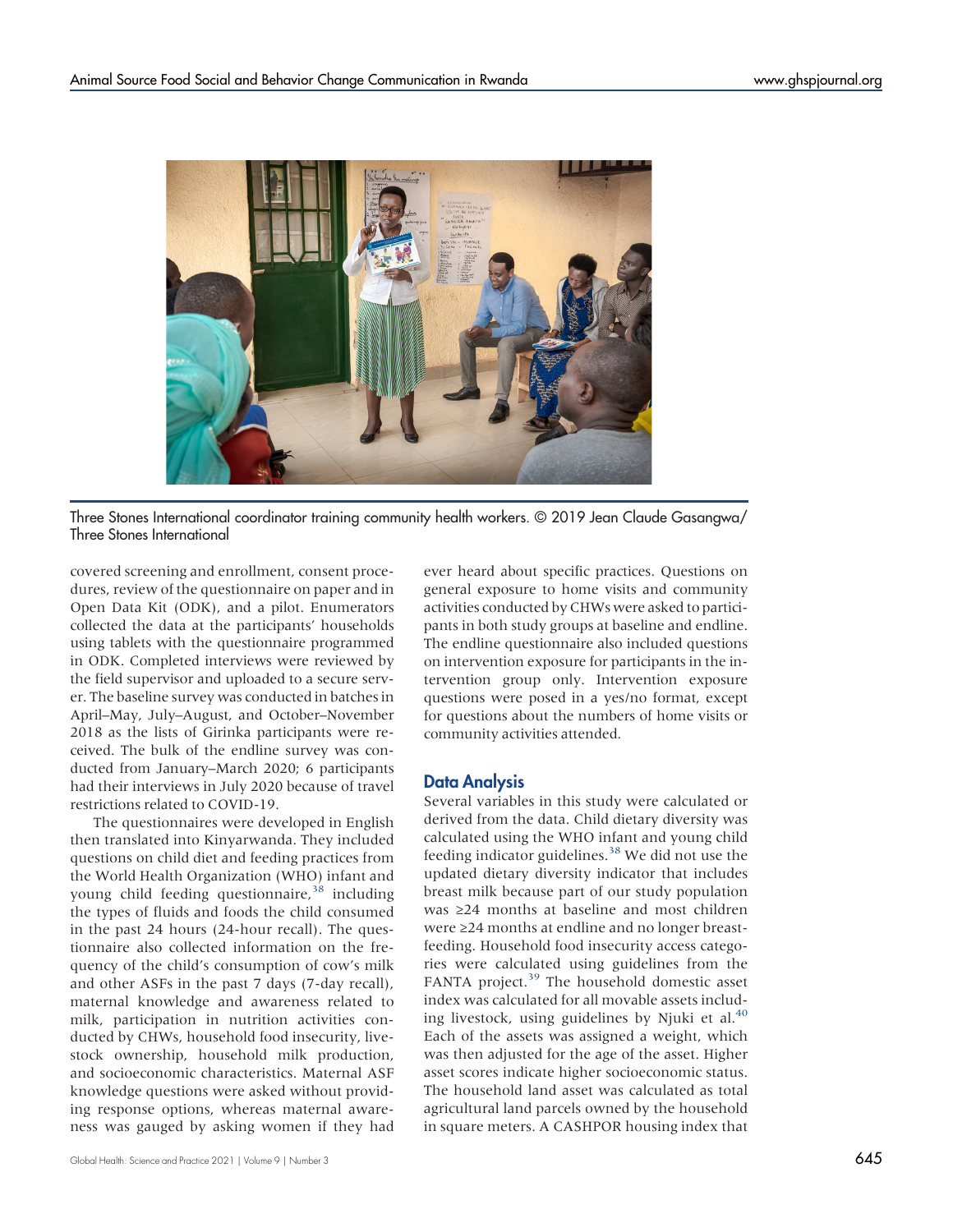captures the quality of housing in terms of roof, wall, and floor materials was used as a proxy for measuring poverty[.40](#page-12-19) CASHPOR scores below 5 indicate very poor housing and scores from 5 to 9 indicate poor housing.

We used longitudinal random effects regression models with robust standard errors in Stata (MP, version 16.0) to account for clustering at the level of the cell and estimate difference-in-difference for the impact of the SBCC intervention on child milk consumption (24-hour recall and 7-day recall) and minimum dietary diversity. We calculated unadjusted difference-in-difference estimates and performed an analysis adjusted for factors that could influence the outcomes (child's age, child's sex, current breastfeeding status, mother's educational status, and mother's marital status). We calculated the average means or percentages across districts by study group for outcome, socioeconomic, and other variables and used regression models to evaluate the difference in means.

# **RESULTS**

#### Study Participants and Characteristics

The flow of study participants is shown in [Figure 2](#page-7-0). Less than 5% of participants in both study groups were lost to follow-up between baseline and endline. The main reason for loss to follow-up was families moving away from the area or traveling at the time of endline data collection.

At endline, more mothers in the intervention group could name the ASFs, and more knew that children under 12 months should not receive cow's milk.

At baseline, fathers in intervention households were older (P<.001) and intervention households had a slightly lower mean CASHPOR housing index  $(P=.03)$  than control households [\(Table 1](#page-3-0)). We found no statistically significant differences in other individual and household characteristics of participants in the 2 study groups. In both groups, households contained approximately 6 members on average. Mothers' mean age was approximately 33 years and children's mean age was 19 months. About three-quarters of mothers' had a primarylevel education or lower. Households in both groups had very small landholdings and few domestic assets and were living in houses classified as very poor or poor. More than 60% were classified as having severe food insecurity.

Most children in both study groups were still breastfed at baseline (intervention 86.3%, control 83.8%), whereas few children continued to be breastfed at endline (intervention 15.3%, comparison 13.7%). Current breastfeeding status did not differ significantly by study group at baseline or endline. Mean meal frequency was low at baseline (intervention  $2.6 \pm 0.4$ , control  $2.6 \pm 0.4$ ), remained

similar at endline (intervention  $2.6\pm0.4$  meals, control  $2.4\pm0.4$  meals), and did not differ significantly by study group at either time point.

### Exposure to CHW Activities and Gabura Amata Mubyeyi

CHWs in both study areas continued with their usual home visits and community nutrition activities throughout the intervention period, while CHWs in the intervention areas also implemented the additional Gabura Amata Mubyeyi intervention components. More than 70% of mothers in both study groups reported that they had been visited at home by a CHW in the past 6 months and more than 75% had contact with a CHW in the community to discuss nutrition in the past 6 months [\(Supplement](http://ghspjournal.org/lookup/suppl/doi:10.9745/GHSP-D-22-00082/-/DCSupplemental) Table 2). Difference-in-difference estimates were 9.0 percentage points higher for CHW home visits  $(P=.02)$  and 10.3 percentage points higher for contact with a CHW in the community  $(P=.03)$  in the intervention group compared with the control group.

[Table 2](#page-7-1) shows exposure to the Gabura Amata Mubyeyi SBCC intervention among mothers in the intervention group. Ninety percent of mothers in the intervention group were visited at home by a CHW to discuss Gabura Amata Mubyeyi and they had an average of  $5.3\pm5.1$  visits. Eighty-three percent of mothers in the intervention group participated in community activities in which the CHW discussed ASFs or milk, and CHWs discussed these topics during community activities an average of  $5.9\pm4.6$  times during that period.

### Impact on Mothers' Knowledge and **Awareness**

At endline, more mothers in the intervention group compared with the control group were able to name the ASFs, for instance, milk (90.1% vs. 81.7%, P=.03), fish  $(61.0\% \text{ vs. } 50.7\%, \text{ P=}.04)$ , and eggs  $(82.1\% \text{ vs. } 70.8\%, P=.01)$ , and more knew that children should not start to receive cow's milk until 12 months of age (41.7% vs. 18.7%, P<.001) ([Table 3\)](#page-8-0). Mothers in the intervention group also had greater awareness than mothers in the control group that they should feed their child ASFs (76.2% vs. 62.1%, P=.01), feed the child 1 cup of cow's milk per day (20.6% vs. 7.8%, P<.001), and introduce cow's milk at 12 months of age (35.9% vs. 11.0%, P<.001). We found no differences between the study groups in mothers' knowledge of the number ASFs a child should consume daily, main nutrients in cow's milk, and quantity of cow's milk that a child should drink daily.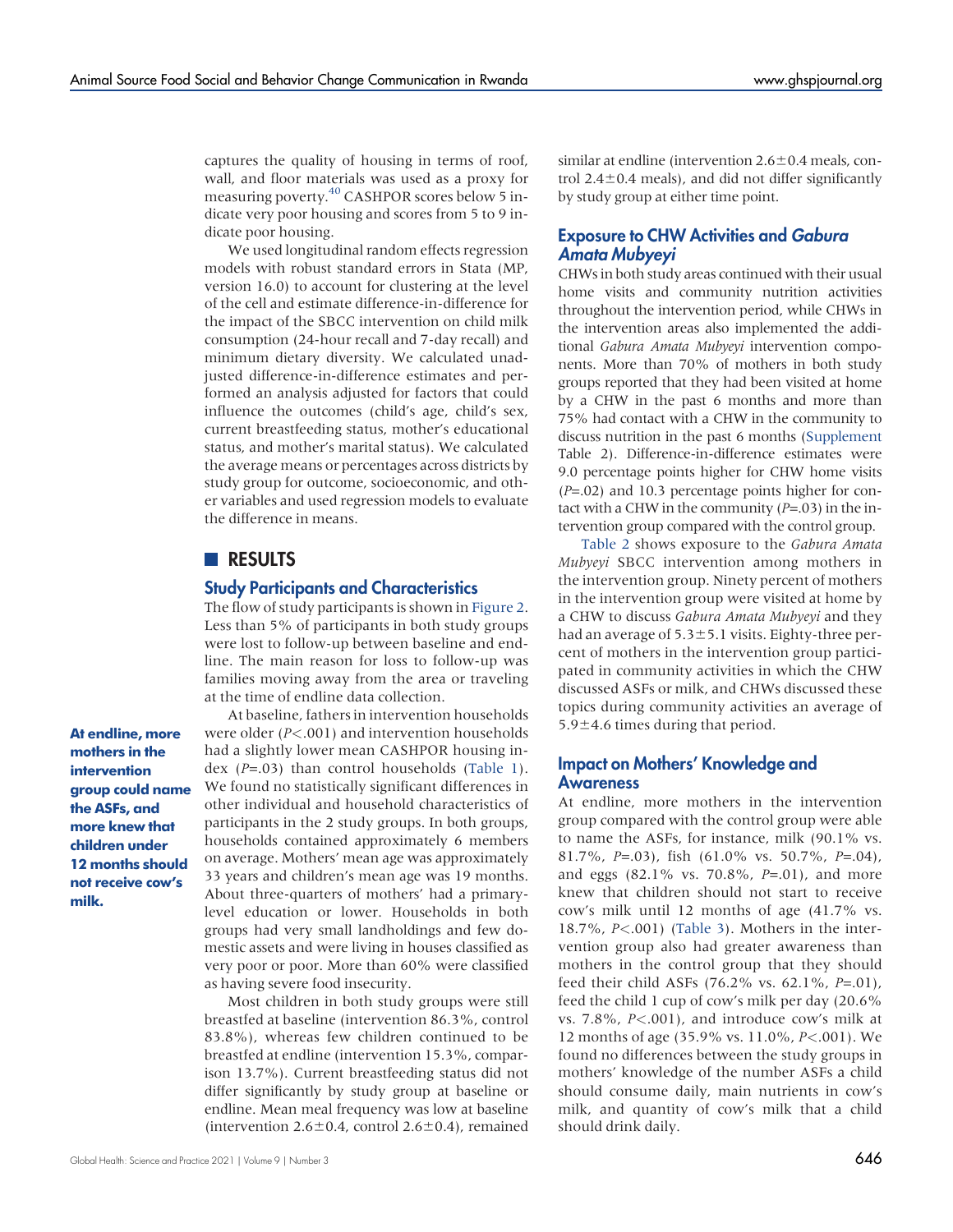

<span id="page-7-0"></span>FIGURE 2. Study Flow Diagram for Participants Involved in a Social and Behavior Change Communication Intervention to Promote Consumption of Cow's Milk Among Children, Rwanda

#### <span id="page-7-1"></span>TABLE 2. Intervention Participants' Exposure to Gabura Amata Mubyeyi Activities Conducted by Community Health Workers

|                                                                                       | Home Visits $(N=223)$ ,<br>$%$ or Mean $±$ SD | Community Activities (N=223),<br>$%$ or Mean $±$ SD |
|---------------------------------------------------------------------------------------|-----------------------------------------------|-----------------------------------------------------|
| Mother participated in Gabura Amata Mubyeyi                                           | $90.7$ (n=195 <sup>o</sup> )                  | 82.8 (n= $178^{\rm b}$ )                            |
| CHW used Gabura Amata Mubyeyi educational materials                                   | 82.0                                          | 90.4                                                |
| Type of educational materials used                                                    |                                               |                                                     |
| Counseling cards                                                                      | 64.2                                          | 66.9                                                |
| <b>Brochure</b>                                                                       | 88.7                                          | 0.0                                                 |
| Poster                                                                                | 18.2                                          | 0.0                                                 |
| Topics CHW discussed                                                                  |                                               |                                                     |
| Importance of animal source foods for children and mothers                            | 90.3                                          | 98.3                                                |
| Children should drink 1 cup of cow's milk per day                                     | 74.4                                          | 77.8                                                |
| Introduce cow's milk at 12 months                                                     | 73.4                                          | 79.4                                                |
| No. of home visits or community activities during which CHW talked about these topics | $5.3 \pm 5.1$                                 | $5.9 \pm 4.6$                                       |

Abbreviation: CHW, community health worker.<br><sup>a</sup> Of the mothers who participated in *Gabura Amata Mubyevi* home visits.

<sup>b</sup> Of mothers who participated in Gabura Amata Mubyeyi community activities.

### Household Milk Use

Nearly half of the households in both groups reported that they never used the milk produced by their cow either because the production is too low and they leave the milk for the calf or the cow has not calved (intervention, 42.3% baseline, 48.4% endline; control, 42.5% baseline,

49.8% endline). Among households that used the milk from their cow, 58%–75% kept all their morning milk and 79%–87% kept all their evening milk, indicating that an important portion of the households sold some or all of their milk, especially milk collected in the morning [\(Supplement](http://ghspjournal.org/lookup/suppl/doi:10.9745/GHSP-D-22-00082/-/DCSupplemental) Table 3). The percentage of households that kept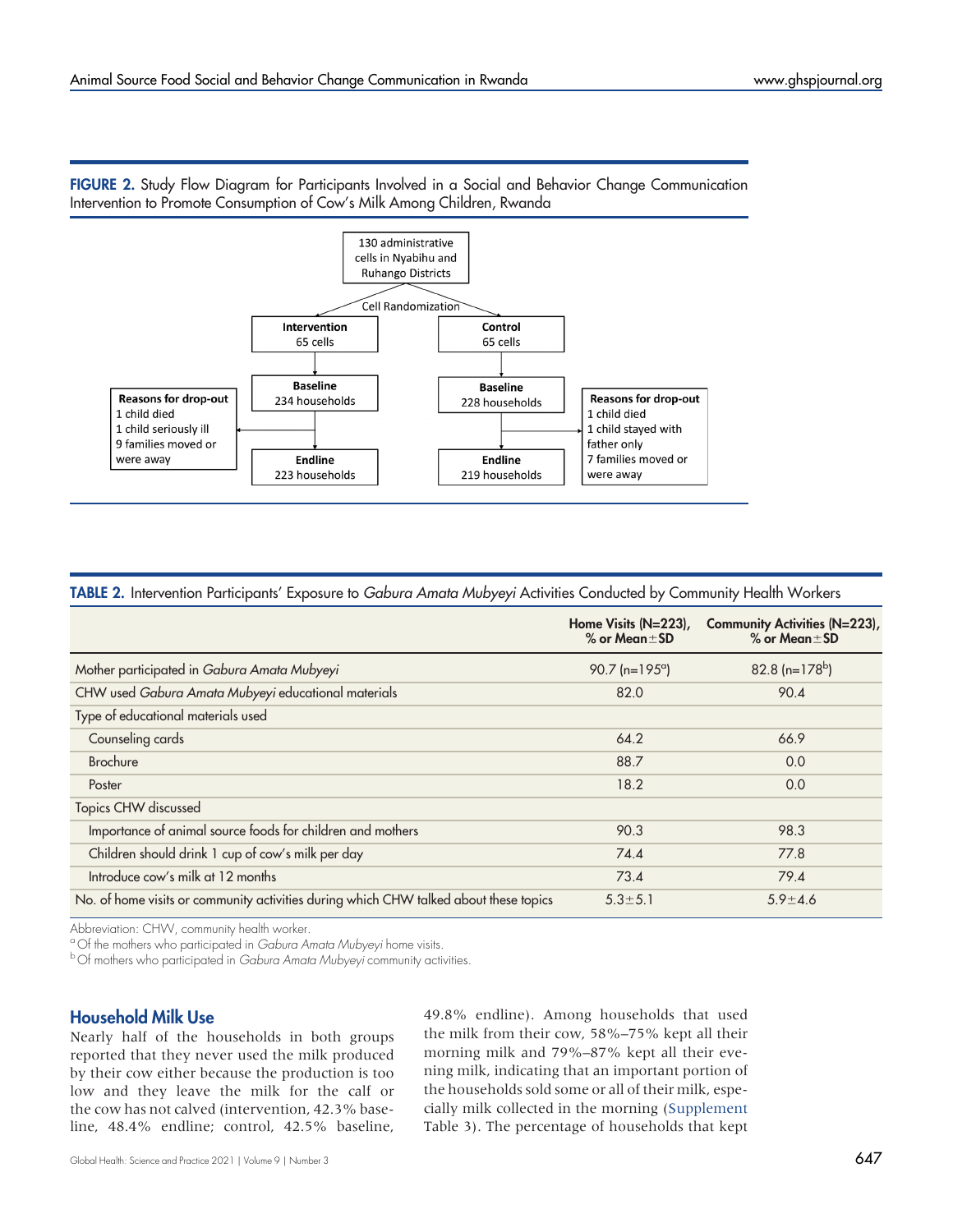|                                                        | Intervention (N=223),% | Control (N=219), % | Difference, % | <b>P</b> Value |
|--------------------------------------------------------|------------------------|--------------------|---------------|----------------|
| Types of food considered to be ASFs                    |                        |                    |               |                |
| Milk                                                   | 90.1                   | 81.7               | 8.4           | .03            |
| Meat (beef, goat, chicken, pork)                       | 91.0                   | 84.5               | 6.6           | .07            |
| Fish                                                   | 61.0                   | 50.7               | 10.3          | .04            |
| Eggs                                                   | 82.1                   | 70.8               | 11.3          | .01            |
| No. of types of ASFs a child should eat daily          |                        |                    |               |                |
| $\mathsf{O}\xspace$                                    | 5.4                    | 3.7                | 1.7           | .44            |
| $\mathbf{1}$                                           | 10.3                   | 14.2               | $-3.8$        | .26            |
| 2 or more                                              | 74.9                   | 73.1               | 1.8           | .74            |
| Main nutrients in cow's milk                           |                        |                    |               |                |
| Calcium                                                | 4.0                    | 5.5                | $-1.4$        | .48            |
| Protein                                                | 31.4                   | 27.4               | 4.0           | .36            |
| Fat                                                    | 5.4                    | 7.3                | $-1.9$        | .45            |
| Carbohydrates                                          | 18.4                   | 13.2               | 5.1           | .18            |
| Quantity of cow's milk a child should drink each day   |                        |                    |               |                |
| 1 cup or more                                          | 87.0                   | 88.1               | $-1.1$        | .77            |
| Age when a child is old enough to receive cow's milk   |                        |                    |               |                |
| 12 months or older                                     | 41.7                   | 18.7               | 23.0          | .00            |
| Awareness                                              |                        |                    |               |                |
| Feed the child ASFs                                    | 76.2                   | 62.1               | 14.1          | .01            |
| Feed the child 1 cup or 240 mL of cow's milk every day | 20.6                   | 7.8                | 12.9          | .00            |
| Introduce cow's milk at age 12 months                  | 35.9                   | 11.0               | 24.9          | .00            |

<span id="page-8-0"></span>TABLE 3. Differences in Mothers' Knowledge and Awareness Related to Milk and Other Animal Source Foods at Endline

Abbreviation: ASF, animal source food.

Children were more likely to consume cow's milk at least twice per week if their mothers recalled hearing that children should drink 1 cup of cow's milk per day.

or sold their milk did not differ by study group. Among households that reported keeping some or all of their milk, mean milk production in both groups was approximately 1 L of milk at baseline and 1.5 L at endline (data not shown). We found no difference in milk production by group at either time point.

### Impact on Children's ASF Consumption, Milk Consumption, and Dietary Diversity

Approximately half of children in both study groups had not consumed fresh cow's milk during the past week at endline. Among children who consumed fresh milk, the difference-in-difference estimate for consumption of fresh cow's milk 2 or more times per week was 8.0 percentage points higher in the intervention group compared with

the control group, although the difference was not statistically significant (adjusted  $P=17$ ) ([Table 4\)](#page-9-0). Children in the intervention group had increased odds of consuming cow's milk 2 or more times per week if their mothers recalled hearing that children should drink 1 cup of cow's milk per day during a CHW's home visit (odds ratio [OR] 2.1, 95% confidence interval [CI] 1.1, 3.9) or a community activity (OR 2.0, 95% CI 1.2, 3.5).

The intervention was not associated with children's ASF consumption (24-hour recall), dairy consumption (24-hour recall), fresh cow's milk consumption (24-hour recall), or minimum dietary diversity. ASF consumption and dairy consumption decreased in both groups from baseline to endline, whereas fresh cow's milk consumption (24-hour recall) increased by 21.1% in the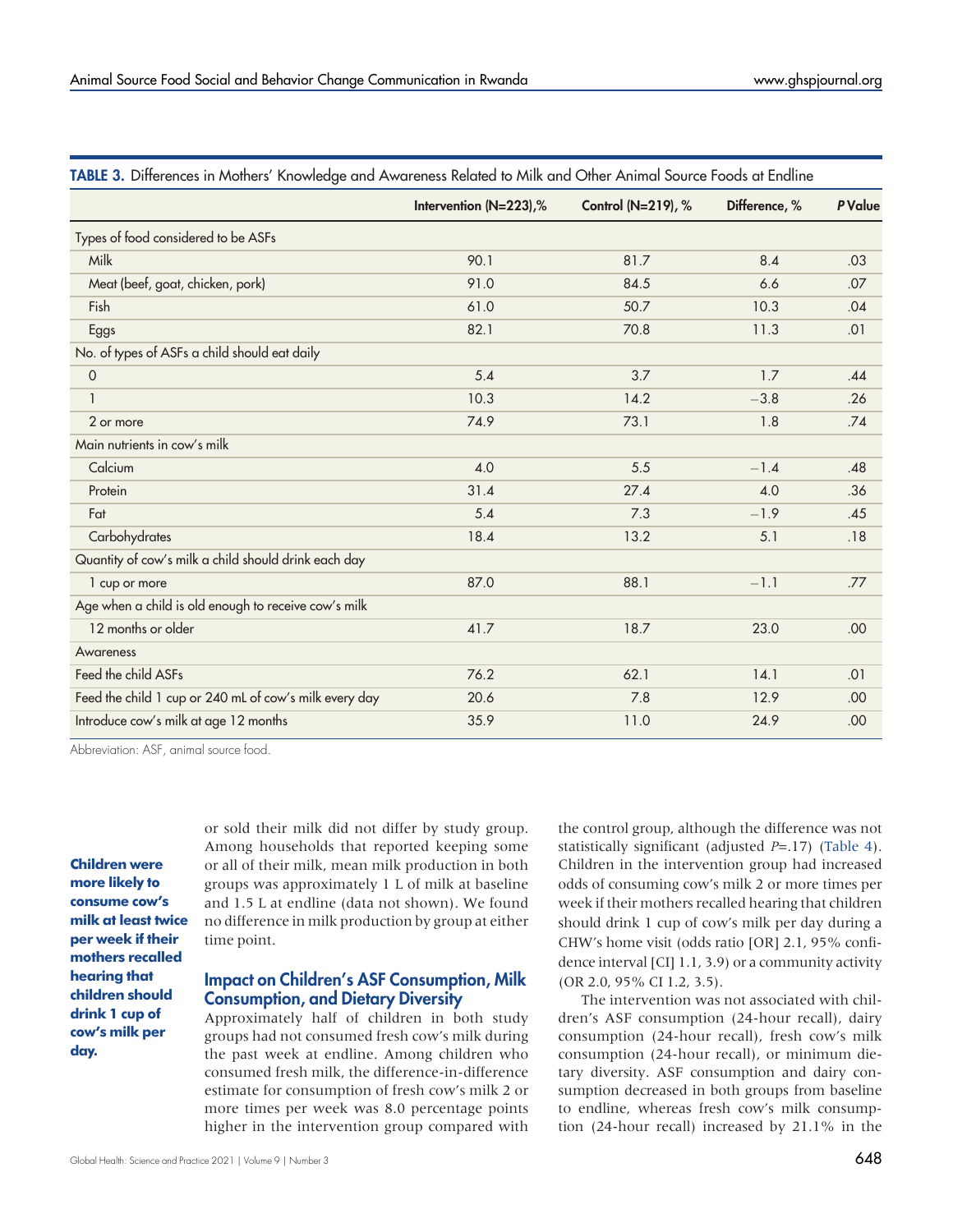| $\epsilon$                                         |                               |                          |                               |                          |                                    |                               |                                            |                      |      |
|----------------------------------------------------|-------------------------------|--------------------------|-------------------------------|--------------------------|------------------------------------|-------------------------------|--------------------------------------------|----------------------|------|
|                                                    | <b>Baseline (T1)</b>          |                          | Endline (T2)                  |                          |                                    |                               |                                            |                      |      |
|                                                    | Intervention<br>$(N=234)$ , % | Control<br>$(N=228)$ , % | Intervention<br>$(N=223)$ , % | Control<br>$(N=219)$ , % | Intervention<br>$(T2 - T1)^\alpha$ | Control<br>$(T2 - T1)^\alpha$ | <b>DiD</b> Impact<br>Estimate <sup>a</sup> | <b>PValue</b> PValue | Adj. |
| ASF consumption (24-hour<br>recall) <sup>b</sup>   | 55.6                          | 47.8                     | 40.8                          | 36.5                     | $-14.7$                            | $-11.3$                       | $-3.5$                                     | .63                  | .68  |
| Dairy consumption (24-hour<br>recall) <sup>c</sup> | 44.0                          | 36.4                     | 31.4                          | 26.0                     | $-12.6$                            | $-10.4$                       | $-2.3$                                     | .86                  | .94  |
| Fresh cow's milk consumption<br>(24-hour recall)   | 9.4                           | 7.5                      | 30.5                          | 25.1                     | 21.1                               | 17.7                          | 3.4                                        | .95                  | .84  |
| Fresh cow's milk consumption<br>(7-day recall)     |                               |                          |                               |                          |                                    |                               |                                            |                      |      |
| Never                                              | 54.7                          | 56.6                     | 48.0                          | 51.6                     | $-6.7$                             | $-5.0$                        | $-1.7$                                     | .77                  | .73  |
| 1 time per week                                    | 2.6                           | 0.4                      | 2.2                           | 6.4                      | $-0.3$                             | 6.0                           | $-6.3$                                     | .02                  | .02  |
| 2 or more times per week                           | 42.7                          | 43.0                     | 49.8                          | 42.0                     | 7.0                                | $-1.0$                        | 8.0                                        | .20                  | .17  |
| Minimum dietary diversity                          | 51.3                          | 44.3                     | 47.1                          | 40.2                     | $-4.2$                             | $-4.1$                        | $-0.1$                                     | .99                  | .99  |

<span id="page-9-0"></span>TABLE 4. Impact of Gabura Amata Mubyeyi on Children's Animal Source Food (ASF) Consumption, Milk Consumption, and Dietary **Diversity** 

Abbreviations: ASF, animal source food; DiD, difference-in-difference.

<sup>a</sup> Percentage point difference.

b ASF consumption includes meat, poultry, fish, eggs, and dairy, including fresh and powdered milk.

cDairy consumption includes fresh and powdered milk, yogurt, and cheese, but very little yogurt or cheese was consumed by children in this study (see Supplemental Figure 1).

intervention group and 17.7% in the control group. The specific types of ASFs consumed by the children in both study groups at baseline and endline are shown in [Supplement](http://ghspjournal.org/lookup/suppl/doi:10.9745/GHSP-D-22-00082/-/DCSupplemental) Figure 1. Dietary diversity was  $3.4\pm0.1$  food groups in the intervention group and  $3.3\pm0.1$  in the control group at baseline; it did not change significantly from baseline to endline.

### **DISCUSSION**

In this study, we designed an SBCC intervention that was implemented by CHWs who promoted the consumption of ASFs, especially cow's milk, among children in households that received a cow through the Girinka program in 2 districts of Rwanda. We detected impacts of the intervention on mothers' ASF knowledge and awareness and an increased odds of more frequent milk consumption among children whose mothers were exposed to the intervention, but no effects on the prevalence of milk consumption during the past 24 hours or minimum dietary diversity. We hypothesized that the intervention would work through the own-production pathway and that increased maternal knowledge would lead to increased consumption of household-produced milk and subsequently to increased dietary diversity. The most likely explanations for the lack of

impacts of the intervention on nutrition outcomes were the low milk production of the cows and the high level of food insecurity and poverty among the participants, which led to competing needs for household resources. Cows in nearly half of the households were not productive enough for the household to use the milk, and up to 40% of households with enough milk sold some or all of it. This finding suggests that milk is an important source of income for these families and SBCC alone may not modify milk use patterns in Girinka households at current levels of milk production. This aligns with results from other studies showing that SBCC is not sufficient to change nutrition outcomes in households with poor food security. $41,42$  $41,42$  It is also congruent with agriculture-nutrition pathways indicating that income and sufficient resources for food expenditures are needed for agricultural programs to have nutrition impacts. $22,25$  $22,25$ 

This study demonstrated that it is feasible for government health staff to train and supervise CHWs to implement an ASF SBCC intervention. Mothers in the intervention group reported frequent contacts with CHWs as part of this intervention both through home visits and community activities related to nutrition. CHWs used the **insecurity and** SBCC materials and transmitted the key messages. poverty.

The lack of impacts of the intervention on nutrition outcomes was likely due to low milk production and high levels of food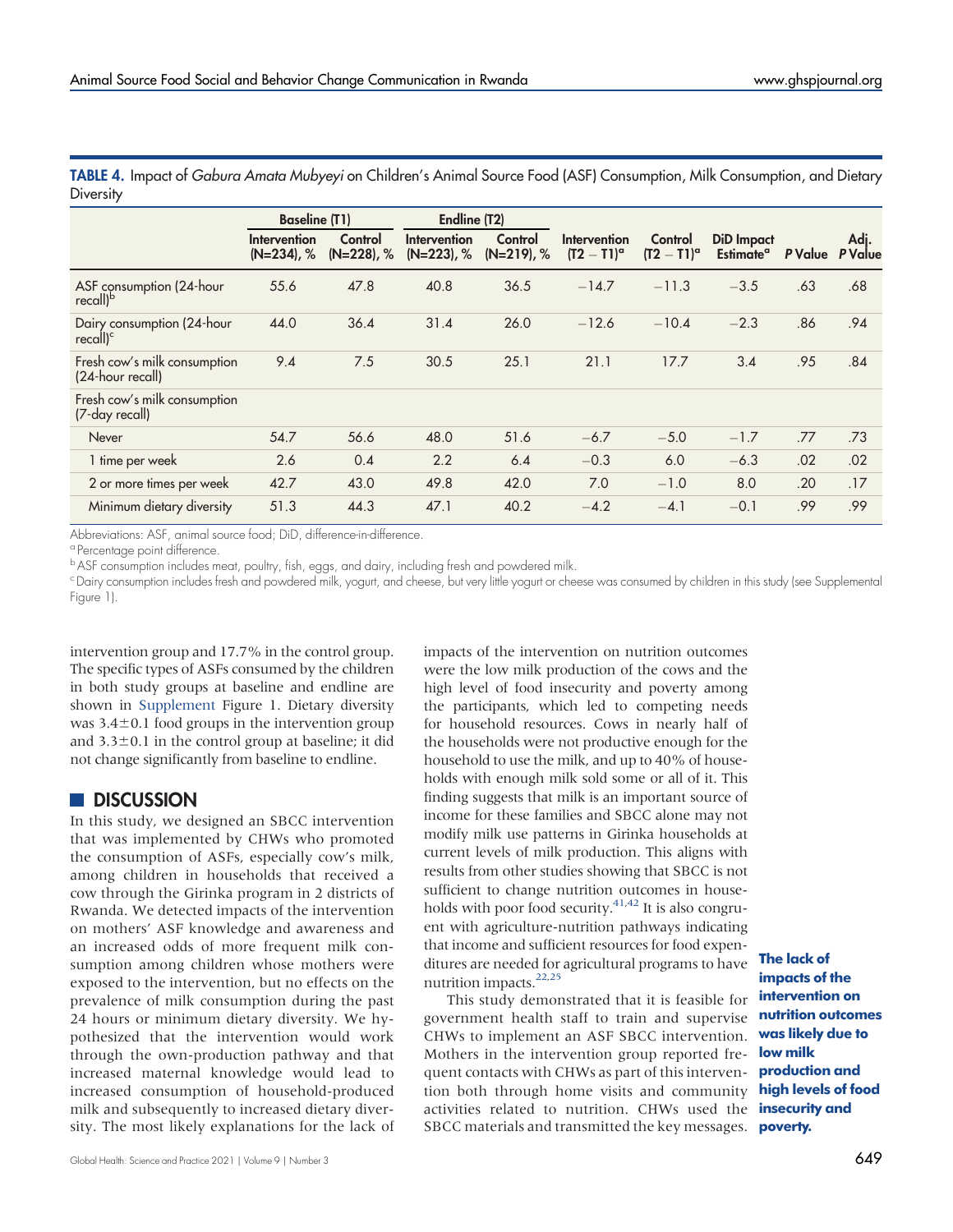These activities resulted in increases in some aspects of maternal knowledge and awareness related to milk. Mothers in both study groups had high levels of knowledge about some topics, including which foods constitute ASFs, the number of ASFs that should be eaten daily, and the quantity of milk that should be given to a child daily. Maternal knowledge about giving children 1 cup of milk per day most likely came from the Rwanda Agriculture Board's One Cup of Milk Per Child program, which has provided milk to school children since  $2011.^{34}$  Mothers' knowledge and awareness about introducing cow's milk at 12 months was lower before the intervention than for other topics and it increased during this study.

We found several notable changes in children's dairy consumption in both study groups during this study. Children's fresh cow's milk consumption in the past 24 hours increased greatly from baseline to endline, while dairy consumption decreased. The increase in fresh cow's milk consumption in both study groups may be partly related to differences in the timing of data collection at baseline and endline. Baseline data were collected across long rains, long dry season, and short rains, whereas endline data were collected during the latter part of short rains, when fodder is more plentiful. However, the differences in mean milk production from baseline to endline were small. The change in type of milk consumed by children from baseline to endline was more likely related to their use of a locally produced fortified maize-soy blend containing milk powder (known as Shisha Kibondo), which is provided for free at health facilities to low-income families with children  $<$  24 months.<sup>[43,](#page-12-22)[44](#page-12-23)</sup> Most of the children in our study were <24 months at baseline, so Shisha Kibondo accounted for the majority of their milk, dairy, and ASF consumption at baseline. As the children grew and no longer received Shisha Kibondo, their consumption of fresh cow's milk increased and accounted for most of their dairy and ASF consumption. The shift away from Shisha Kibondo consumption also explains why ASF and dairy consumption decreased over time. Children in both study groups had a higher prevalence of dairy consumption compared with children aged 6–23 months in the Rwanda Demographic and Health Survey<sup>31</sup> and to children among livestock-owning households in Tanzania.<sup>11</sup> However, given that all households in this study had a cow, children's milk consumption was still low, with no milk consumption being reported for about half of the children during the past week. Interestingly, most children in this study either received fresh cow's milk

Global Health: Science and Practice 2021 | Volume 9 | Number 3  $\sqrt{50}$ 

2 or more times per week or not at all, which may indicate that when households have fresh milk available, they do give it to children.

### Strengths and Limitations

The strengths of this study were a clusterrandomized design and a well-designed SBCC intervention based on formative research. This study also had several limitations. The intervention was originally planned for 12 months but had to be shortened because of challenges in getting approvals from various government agencies. Our baseline data were collected in batches over several months because we received lists of potentially eligible households at different times and needed to collect data before the children were no longer eligible. As a result, our baseline and endline data were not collected during the same time of year. However, the difference in timing of data collection did not appear to be related to milk production because we found no differences in milk production between study groups. To stay within budget constraints, our study was powered for a 15-percentage point difference. This explains why the 8-percentage point higher frequency of weekly milk consumption detected in this study was not statistically significant and indicates that future studies should use a smaller percentage point difference to estimate the sample size needed to detect between group differences in milk consumption and dietary diversity.

### **CONCLUSION**

In conclusion, this study found effects of an ASF SBCC intervention on maternal knowledge and awareness related to milk consumption, and intervention exposure was associated with increased odds of children's milk consumption 2 or more times per week. Although we hypothesized that the SBCC intervention would increase milk consumption through the own-production pathway, more than half of the households in this study either had inadequate production for human consumption or sold their milk. This finding indicates that interventions to increase household milk production, influence decision making around retention of milk for home consumption, and influence how the proceeds of milk sales are used for household nutrition could be impactful, as was shown in an agriculture-nutrition program in Burkina Faso.[45](#page-12-24) Insufficient milk production by Girinka cows and the need for some households to sell their milk also suggests that the Girinka program may need to add other components or supporting activities that would assist households to increase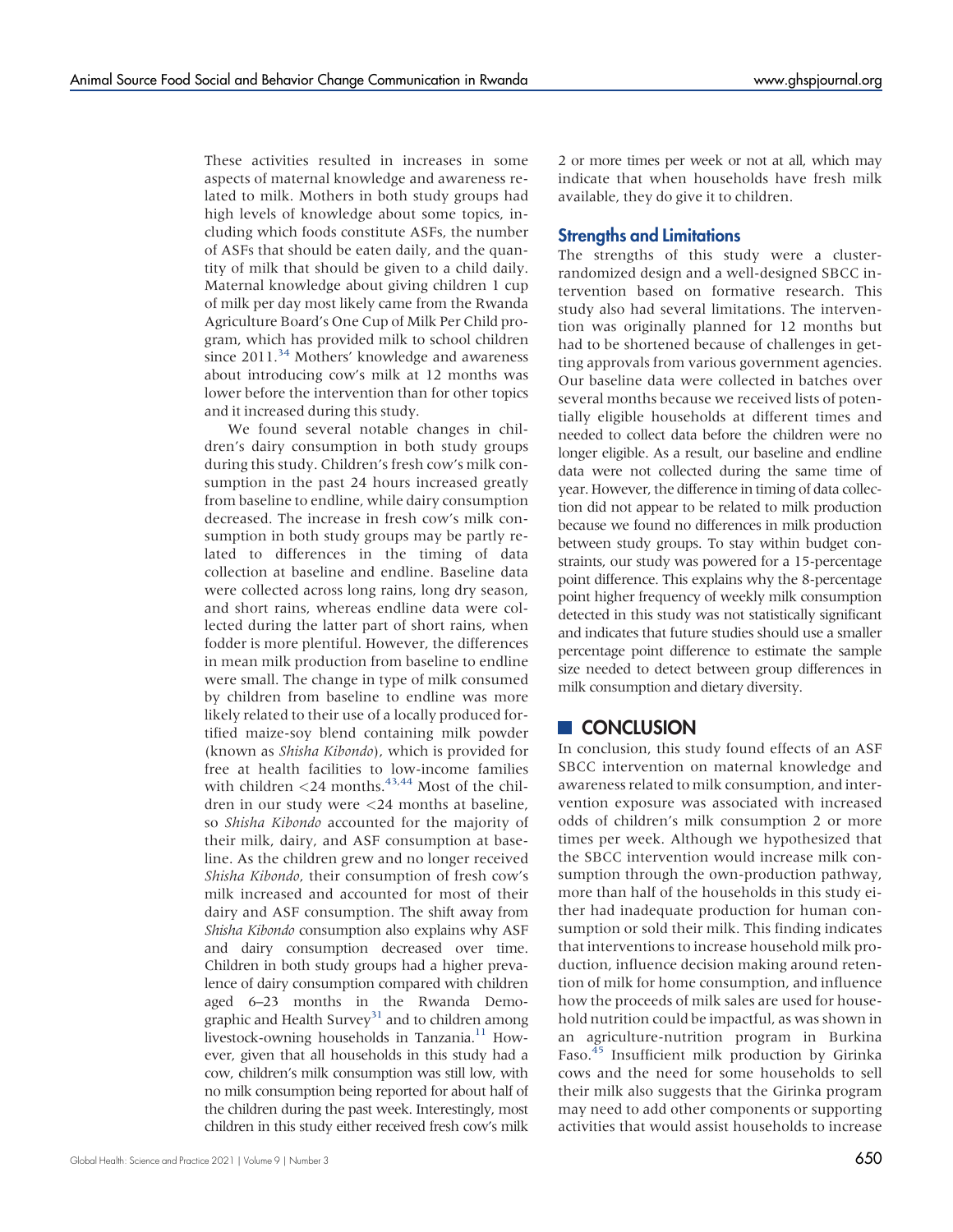milk production and/or to keep more of the milk that they produce. It also indicates that SBCC may need to be tailored to support increased ASF consumption through the agriculture-nutrition "income" pathway. The messages would need to focus on cost-effective ways to improve children's diets with the income from cow's milk sales and potentially on increasing women's control over resources and decision making related to food purchases. Finally, the low levels of knowledge on some ASF topics at endline, despite large differences between groups (e.g., introducing milk at 12 months), indicate that a longer duration SBCC intervention may be needed to increase knowledge and modify social norms. This process is already underway as the National Child Development Agency has incorporated the Gabura Amata Mubyeyi messages into the recently revised national CHW counseling cards and is training CHWs on their use.

Acknowledgments: We would like to thank Verena Ruzibuka and Silver Karumba at the USAID Rwanda Mission, Anita Asiimwe at the Ministry of Gender and Family Promotion, Theogene Rutagwenda at the Ministry of Agriculture, Olivier Kamana at the National Industrial Research and Development Agency, and Jesse Routte at Three Stones International for their support of this project. We appreciate Grant King and Susan Edwards at RTI for assistance with the analysis, Jane Poole at ILRI for assistance with randomization and sample size calculations, Eunice Kariuki at ILRI for ODK programming and data management, and our enumerators who collected the baseline and endline data. We could not have conducted this study without the dedicated work of the community health workers in Nyabihu and Ruhango Districts who implemented the intervention.

Funding: This study was funded by the United States Agency for International Development (USAID) Bureau for Food Security under Agreement # AID-OAA-L-15-00003 as part of the Feed the Future Innovation Lab for Livestock Systems.

Competing interests: None declared.

Author contributions: VLF designed the study, contributed to intervention design, led the analysis, and drafted the manuscript; EO designed the study, contributed to intervention design, contributed to the analysis, and contributed to the manuscript; LI oversaw data collection and contributed to the manuscript; M-AS, AUf, AUw designed and implemented the intervention and contributed to the manuscript; AOB performed the analysis and contributed to the manuscript; EN contributed to the manuscript; and CN contributed to the study design and the manuscript.

Data availability: The data from this study will be made publicly available on the Harvard Dataverse by December 31, 2021.

- **REFERENCES**
- <span id="page-11-0"></span>1. Dror DK, Allen LH. The importance of milk and other animal-source foods for children in low-income countries. Food Nutr Bull. 2011;32 (3):227–243. [CrossRef](https://doi.org/10.1177/156482651103200307). [Medline](http://www.ncbi.nlm.nih.gov/pubmed/22073797)
- <span id="page-11-1"></span>2. Headey DD, Hirvonen K, Hoddinott JF. Animal Sourced Foods and Child Stunting. IFPRI Discussion Paper 01695. International Food Policy Research Institute; 2017. Accessed July 9, 2021. [https://www.](https://www.ifpri.org/publication/animal-sourced-foods-and-child-stunting) [ifpri.org/publication/animal-sourced-foods-and-child-stunting](https://www.ifpri.org/publication/animal-sourced-foods-and-child-stunting)
- <span id="page-11-2"></span>3. Gittelsohn J, Vastine AE. Sociocultural and household factors impacting on the selection, allocation and consumption of animal

source foods: current knowledge and application. J Nutr. 2003;133 (11 Suppl 2):4036S–4041S. [CrossRef](https://doi.org/10.1093/jn/133.11.4036S). [Medline](http://www.ncbi.nlm.nih.gov/pubmed/14672308)

- 4. Cornelsen L, Alarcon P, Häsler B, et al. Cross-sectional study of drivers of animal-source food consumption in low-income urban areas of Nairobi, Kenya. BMC Nutr. 2016;2(1):70. [CrossRef](https://doi.org/10.1186/s40795-016-0109-z)
- <span id="page-11-3"></span>5. Potts KS, Mulugeta A, Bazzano AN. Animal source food consumption in young children from four regions of Ethiopia: association with religion, livelihood, and participation in the production safety net program. Nutrients. 2019;11(2):354. [CrossRef](https://doi.org/10.3390/nu11020354). [Medline](http://www.ncbi.nlm.nih.gov/pubmed/30743994)
- <span id="page-11-4"></span>6. Choudhury S, Headey DD. Household dairy production and child growth: evidence from Bangladesh. Econ Hum Biol. 2018;30:150– 161. [CrossRef](https://doi.org/10.1016/j.ehb.2018.07.001). [Medline](http://www.ncbi.nlm.nih.gov/pubmed/30048913)
- 7. Hoddinott J, Headey D, Dereje M. Cows, missing milk markets, and nutrition in rural Ethiopia. J Dev Stud. 2015;51(8):958–975. **[CrossRef](https://doi.org/10.1080/00220388.2015.1018903)**
- 8. Kabunga N. Improved dairy cows in Uganda: pathways to poverty alleviation and improved child nutrition. IFPRI Discussion Paper 01328. International Food Policy Research Institute; 2014. Accessed July 9, 2021. [CrossRef](https://doi.org/10.2139/ssrn.2405721)
- <span id="page-11-5"></span>9. Kidoido M, Korir L. Do low-income households in Tanzania derive income and nutrition benefits from dairy innovation and dairy production? Food Secur. 2015;7(3):681–692. [CrossRef](https://doi.org/10.1007/s12571-015-0419-z)
- <span id="page-11-6"></span>10. Hetherington JB, Wiethoelter AK, Negin J, Mor SM. Livestock ownership, animal source foods and child nutritional outcomes in seven rural village clusters in sub-Saharan Africa. Agric Food Secur. 2017;6(1):9. [CrossRef](https://doi.org/10.1186/s40066-016-0079-z)
- <span id="page-11-11"></span>11. Bundala N, Kinabo J, Jumbe T, Rybak C, Sieber S. Does homestead livestock production and ownership contribute to consumption of animal source foods? A pre-intervention assessment of rural farming communities in Tanzania. Sci Am. 2020;7:e00252. [CrossRef](https://doi.org/10.1016/j.sciaf.2019.e00252)
- <span id="page-11-7"></span>12. Dumas SE, Kassa L, Young SL, Travis AJ. Examining the association between livestock ownership typologies and child nutrition in the Luangwa Valley, Zambia. PLoS One. 2018;13(2):e0191339. [CrossRef.](https://doi.org/10.1371/journal.pone.0191339) [Medline](http://www.ncbi.nlm.nih.gov/pubmed/29408920)
- <span id="page-11-8"></span>13. Rawlins R, Pimkina S, Barrett CB, Pedersen S, Wydick B. Got milk? The impact of Heifer International's livestock donation programs in Rwanda on nutritional outcomes. Food Policy. 2014;44:202–213. **[CrossRef](https://doi.org/10.1016/j.foodpol.2013.12.003)**
- 14. Ayalew W, WoldeGebriel Z, Kassa H. Reducing Vitamin A Deficiency in Ethiopia: Linkages With a Women-Focused Dairy Goat Farming Project. Research Report Series 4. International Center for Research on Women; 1999. Accessed July 9, 2021. [https://www.](https://www.icrw.org/publications/reducing-vitamin-a-deficiency-in-ethiopia-linkages-with-a-women-focused-dairy-goat-farming-project/) [icrw.org/publications/reducing-vitamin-a-deficiency-in-ethiopia](https://www.icrw.org/publications/reducing-vitamin-a-deficiency-in-ethiopia-linkages-with-a-women-focused-dairy-goat-farming-project/)[linkages-with-a-women-focused-dairy-goat-farming-project/](https://www.icrw.org/publications/reducing-vitamin-a-deficiency-in-ethiopia-linkages-with-a-women-focused-dairy-goat-farming-project/)
- 15. Kassa H, Ayalew W, Habte Gabriel Z, Gebre Meskel T. Enhancing the role of livestock production in improving nutritional status of farming families: lessons from a dairy goat development project in Eastern Ethiopia. Livest Res Rural Dev. 2003;15:6. [http://www.lrrd.](http://www.lrrd.org/lrrd15/6/kass156.htm) [org/lrrd15/6/kass156.htm](http://www.lrrd.org/lrrd15/6/kass156.htm)
- <span id="page-11-9"></span>16. Olney DK, Bliznashka L, Pedehombga A, Dillon A, Ruel MT, Heckert J. A 2-year integrated agriculture and nutrition program targeted to mothers of young children in Burkina Faso reduces underweight among mothers and increases their empowerment: a clusterrandomized controlled trial. J Nutr. 2016;146(5):1109–1117. [CrossRef.](https://doi.org/10.3945/jn.115.224261) [Medline](http://www.ncbi.nlm.nih.gov/pubmed/27075910)
- <span id="page-11-10"></span>17. Dumas SE, Lungu L, Mulambya N, et al. Sustainable smallholder poultry interventions to promote food security and social, agricultural, and ecological resilience in the Luangwa Valley, Zambia. Food Secur. 2016;8(3):507–520. [CrossRef.](https://doi.org/10.1007/s12571-016-0579-5) [Medline](http://www.ncbi.nlm.nih.gov/pubmed/27822320)
- 18. Covarrubias K, Nsiima L, Zezza A. Livestock and Livelihoods in Rural Tanzania: A Descriptive Analysis of the 2009 National Panel Survey. World Bank Other Operational Studies 17886. The World Bank; 2012. Accessed July 9, 2021. [https://openknowledge.worldbank.](https://openknowledge.worldbank.org/handle/10986/17886) [org/handle/10986/17886](https://openknowledge.worldbank.org/handle/10986/17886)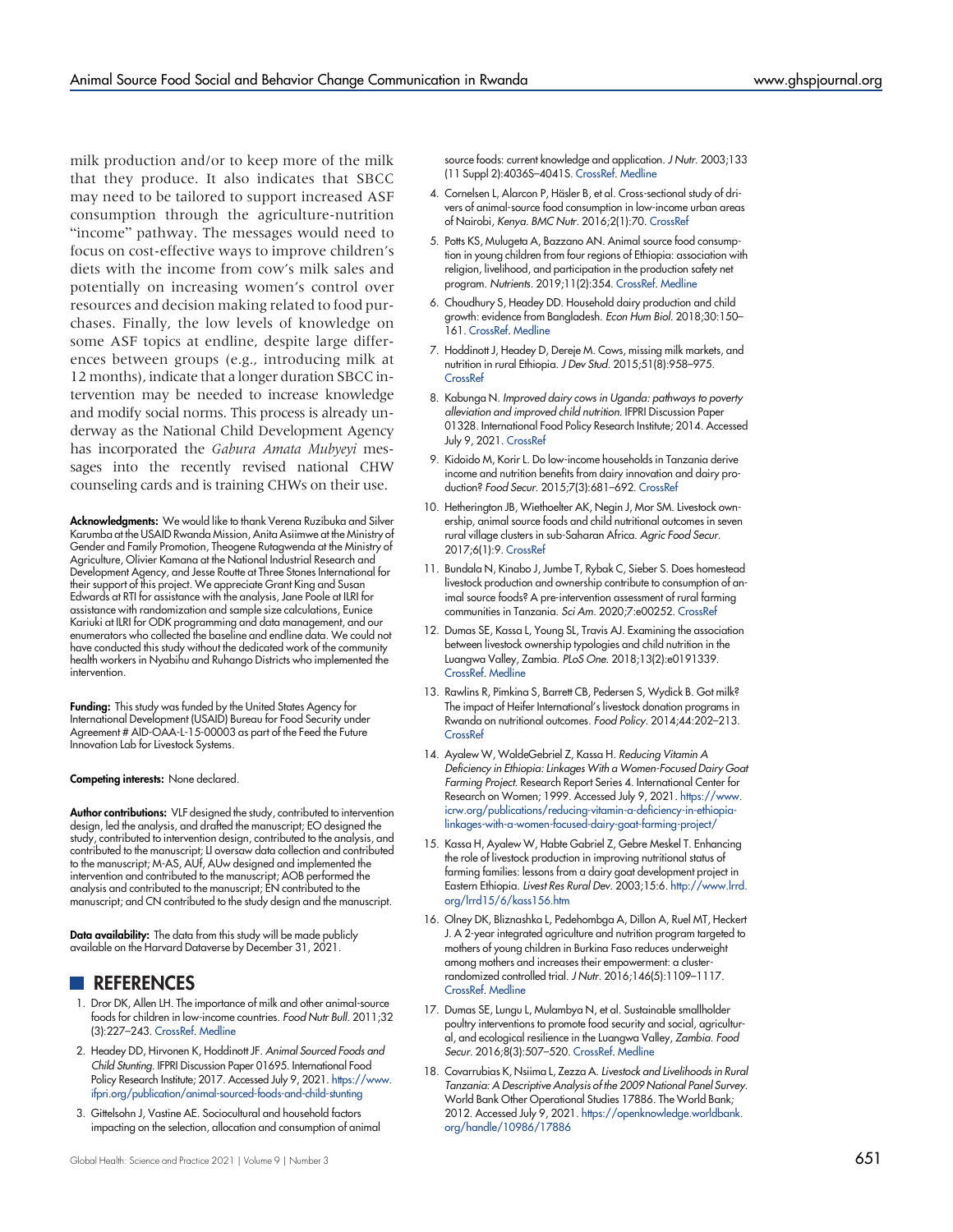- 19. Lai C. How livestock is used as a coping mechanism with respect to food insecurity among livestock keepers of Africa: a literature review from a current perspective. Working paper. Land O'Lakes Inc.; 2007. Accessed July 9, 2021. [https://www.fsnnetwork.org/sites/](https://www.fsnnetwork.org/sites/default/files/livestockcopingmech_final.3.pdf) [default/files/livestockcopingmech\\_final.3.pdf](https://www.fsnnetwork.org/sites/default/files/livestockcopingmech_final.3.pdf)
- 20. Kitalyi A, Mtenga L, Morton J, et al. Why keep livestock if you are poor? In: Owen EA, Kitalyi A, Jaya-suriya N, Smith T, eds. Livestock and Wealth Creation: Improving the Husbandry of Animals Kept by Resource-Poor People in Developing Countries. Nottingham University Press; 2005:13–28.
- <span id="page-12-1"></span>21. Smith J, Sones K, Grace D, MacMillan S, Tarawali S, Herrero M. Beyond milk, meat, and eggs: role of livestock in food and nutrition security. Anim Front. 2013;3(1):6-13. [CrossRef](https://doi.org/10.2527/af.2013-0002)
- <span id="page-12-2"></span>22. Gillespie S, Harris J, Kadiyala S. The Agriculture-Nutrition Disconnect in India: What Do We Know? IFPRI Discussion Paper 1187. International Food Policy Research Institute; 2012. Accessed July 9, 2021. [http://ebrary.ifpri.org/utils/getfile/collection/](http://ebrary.ifpri.org/utils/getfile/collection/p15738coll2/id/126958/filename/127169.pdf) [p15738coll2/id/126958/filename/127169.pdf](http://ebrary.ifpri.org/utils/getfile/collection/p15738coll2/id/126958/filename/127169.pdf)
- <span id="page-12-3"></span>23. Ruel MT, Quisumbing AR, Balagamwala M. Nutrition-sensitive agriculture: what have we learned so far? Glob Food Secur. 2018;17:128–153. [CrossRef](https://doi.org/10.1016/j.gfs.2018.01.002)
- 24. Ruel MT. Can Food-Based Strategies Help Reduce Vitamin A and Iron Deficiencies: A Review of Recent Evidence. Food Policy Review 5. International Food Policy Research Institute; 2001.
- <span id="page-12-4"></span>25. Harris J, Herforth A. From agriculture to nutrition: pathways and principles. Presented at: Agriculture and Nutrition Global Learning and Evidence Exchange (N-GLEE); December 10–12, 2012; Kampala, Uganda. Accessed July 9, 2021. [https://www.spring](https://www.spring-nutrition.org/sites/default/files/1.6_glee_presentation_pathways_and_principles_harris.pdf)[nutrition.org/sites/default/files/1.6\\_glee\\_presentation\\_pathways\\_](https://www.spring-nutrition.org/sites/default/files/1.6_glee_presentation_pathways_and_principles_harris.pdf) [and\\_principles\\_harris.pdf](https://www.spring-nutrition.org/sites/default/files/1.6_glee_presentation_pathways_and_principles_harris.pdf)
- <span id="page-12-5"></span>26. Leroy JL, Frongillo EA. Can interventions to promote animal production ameliorate undernutrition? J Nutr. 2007;137(10):2311–2316. [CrossRef.](https://doi.org/10.1093/jn/137.10.2311) [Medline](http://www.ncbi.nlm.nih.gov/pubmed/17885016)
- <span id="page-12-6"></span>27. Mudingu J. Girinka programme transforms livelihoods, reconciles communities. Ministry of Agriculture, Rwanda Agriculture Board. Accessed January 15, 2019. [https://rab.gov.rw/fileadmin/user\\_](https://rab.gov.rw/fileadmin/user_upload/documentss/article_about_Girinka.pdf) [upload/documentss/article\\_about\\_Girinka.pdf](https://rab.gov.rw/fileadmin/user_upload/documentss/article_about_Girinka.pdf)
- <span id="page-12-7"></span>28. Bizimungu J. New Ubudehe categories: what you need to know. New Times. June 25, 2020. Accessed July 9, 2021. [https://www.](https://www.newtimes.co.rw/news/new-ubudehe-categories-what-you-need-know) [newtimes.co.rw/news/new-ubudehe-categories-what-you-need](https://www.newtimes.co.rw/news/new-ubudehe-categories-what-you-need-know)[know](https://www.newtimes.co.rw/news/new-ubudehe-categories-what-you-need-know)
- <span id="page-12-8"></span>29. Mutarutwa CN. The Impact of the Girinka One Cow per Poor Family Program on Household Income in Gatsibo District, Rwanda. Master's thesis. Kenyatta University; 2014. Accessed July 9, 2021. [https://ir](https://ir-library.ku.ac.ke/handle/123456789/12045)[library.ku.ac.ke/handle/123456789/12045](https://ir-library.ku.ac.ke/handle/123456789/12045)
- <span id="page-12-9"></span>30. Argent J, Augsburg B, Rasul I. Livestock asset transfers with and without training: evidence from Rwanda. J Econ Behav Organ. 2014;108:19–39. [CrossRef](https://doi.org/10.1016/j.jebo.2014.07.008)
- <span id="page-12-10"></span>31. National Institute of Statistics of Rwanda (NISR) Ministry of Finance and Economic Planning, Ministry of Health (MOH), ICF International. Rwanda Demographic and Health Survey 2014–15: Final Report. NISR, MOH, and ICF International; 2016. Accessed July 9, 2021. <https://dhsprogram.com/pubs/pdf/FR316/FR316.pdf>
- <span id="page-12-11"></span>32. National Institute of Statistics of Rwanda (NISR). Rwanda Integrated Household Living Conditions Survey [EICV] 2013–2014: Main Indicators Report. NISR; 2015. Accessed July 9, 2021. [http://](http://rwanda.countrystat.org/documents/detail/en/c/455028/) [rwanda.countrystat.org/documents/detail/en/c/455028/](http://rwanda.countrystat.org/documents/detail/en/c/455028/)
- <span id="page-12-12"></span>33. Kuchenbecker J, Reinbott A, Mtimuni B, Krawinkel MB, Jordan I. Nutrition education improves dietary diversity of children 6-23 months at community-level: results from a cluster randomized controlled trial in Malawi. PLoS One. 2017;12(4):e0175216. [CrossRef](https://doi.org/10.1371/journal.pone.0175216). [Medline](http://www.ncbi.nlm.nih.gov/pubmed/28426678)
- <span id="page-12-13"></span>34. Rwanda Agriculture and Animal Resources Development Board (RAB). One cup of milk per child program. RAB; 2020. Accessed July 9, 2021. <http://rab.gov.rw/index.php?id=131>
- <span id="page-12-14"></span>35. MyPlate, U.S. Department of Agriculture (USDA). Dairy: daily dairy table. Accessed May 16, 2021. [https://www.myplate.gov/eat](https://www.myplate.gov/eat-healthy/dairy)[healthy/dairy](https://www.myplate.gov/eat-healthy/dairy)
- <span id="page-12-15"></span>36. Ziegler EE, Fomon SJ, Nelson SE, et al. Cow milk feeding in infancy: further observations on blood loss from the gastrointestinal tract. J Pediatr. 1990;116(1):11–18. [CrossRef.](https://doi.org/10.1016/S0022-3476(05)90003-6) [Medline](http://www.ncbi.nlm.nih.gov/pubmed/2295949)
- <span id="page-12-16"></span>37. MedlinePlus. Cow's milk—infants. MedlinePlus. Updated July 2, 2021. Accessed July 9, 2021. [https://medlineplus.gov/ency/](https://medlineplus.gov/ency/article/002448.htm) [article/002448.htm](https://medlineplus.gov/ency/article/002448.htm)
- <span id="page-12-17"></span>38. World Health Organization (WHO). Indicators for Assessing Infant and Young Child Feeding Practices: Part 2 Measurement. WHO; 2010. Accessed July 9, 2021. [https://apps.who.int/iris/handle/](https://apps.who.int/iris/handle/10665/44306) [10665/44306](https://apps.who.int/iris/handle/10665/44306)
- <span id="page-12-18"></span>39. Coates J, Swindale A, Bilinksy P. Household Food Insecurity Access Scale (HFIAS) for Measurement of Food Access: Indicator Guide, Version 3. Food and Nutrition Technical Assistance Project, Academy for Educational Development; 2007. Accessed July 9, 2021. [https://www.fantaproject.org/monitoring-and-evaluation/](https://www.fantaproject.org/monitoring-and-evaluation/household-food-insecurity-access-scale-hfias) [household-food-insecurity-access-scale-hfias](https://www.fantaproject.org/monitoring-and-evaluation/household-food-insecurity-access-scale-hfias)
- <span id="page-12-19"></span>40. Njuki J, Poole J, Johnson N, et al. Gender, Livestock and Livelihoods Indicators. International Livestock Research Institute; 2011. Accessed July 9, 2021. [https://livelihoods-gender.ilri.org/2011/01/16/](https://livelihoods-gender.ilri.org/2011/01/16/gender-livestock-and-livelihood-indicators/) [gender-livestock-and-livelihood-indicators/](https://livelihoods-gender.ilri.org/2011/01/16/gender-livestock-and-livelihood-indicators/)
- <span id="page-12-20"></span>41. Bhutta ZA, Ahmed T, Black RE, et al; Maternal and Child Undernutrition Study Group. What works? Interventions for maternal and child undernutrition and survival. Lancet. 2008;371 (9610):417–440. [CrossRef](https://doi.org/10.1016/S0140-6736(07)61693-6). [Medline](http://www.ncbi.nlm.nih.gov/pubmed/18206226)
- <span id="page-12-21"></span>42. Imdad A, Yakoob MY, Bhutta ZA. Impact of maternal education about complementary feeding and provision of complementary foods on child growth in developing countries. BMC Public Health. 2011;11(Suppl 3):S25. [CrossRef.](https://doi.org/10.1186/1471-2458-11-S3-S25) [Medline](http://www.ncbi.nlm.nih.gov/pubmed/21501443)
- <span id="page-12-22"></span>43. Africa Improved Foods Rwanda Limited. Solutions addressing malnutrition. Accessed July 9, 2021. [https://africaimprovedfoods.](https://africaimprovedfoods.com/products/institutional-products/) [com/products/institutional-products/](https://africaimprovedfoods.com/products/institutional-products/)
- <span id="page-12-23"></span>44. Wambaa C. Nourishing new beginnings in rural Rwanda. International Finance Corporation, World Bank Group; 2019. Accessed July 9, 2021. [https://www.ifc.org/wps/wcm/connect/](https://www.ifc.org/wps/wcm/connect/news_ext_content/ifc_external_corporate_site/news+and+events/news/improved-foods) [news\\_ext\\_content/ifc\\_external\\_corporate\\_site/news+and+events/](https://www.ifc.org/wps/wcm/connect/news_ext_content/ifc_external_corporate_site/news+and+events/news/improved-foods) [news/improved-foods](https://www.ifc.org/wps/wcm/connect/news_ext_content/ifc_external_corporate_site/news+and+events/news/improved-foods)
- <span id="page-12-24"></span>45. Dillon A, Arsenault J, Olney D. Nutrient production and micronutrient gaps: evidence from an agriculture-nutrition randomized control trial. Am J Agric Econ. 2019;101(3):732–752. [CrossRef](https://doi.org/10.1093/ajae/aay067)

#### <span id="page-12-0"></span>En français

Intervention de communication sur le changement social et comportemental par rapport à l'alimant d'origine animale parmi les bénéficiaires du transfert de bovins Girinka au Rwanda: une évaluation randomisée en

#### Principaux résultats

- L'exposition à l'intervention était associée à une probabilité accrue que les enfants consomment du lait de vache 2 fois ou plus par semaine.
- Environ la moitié de la fréquence de consommation de lait de vache chez les enfants était limitée par une production ou une vente inadéquate du lait produit par les ménages.